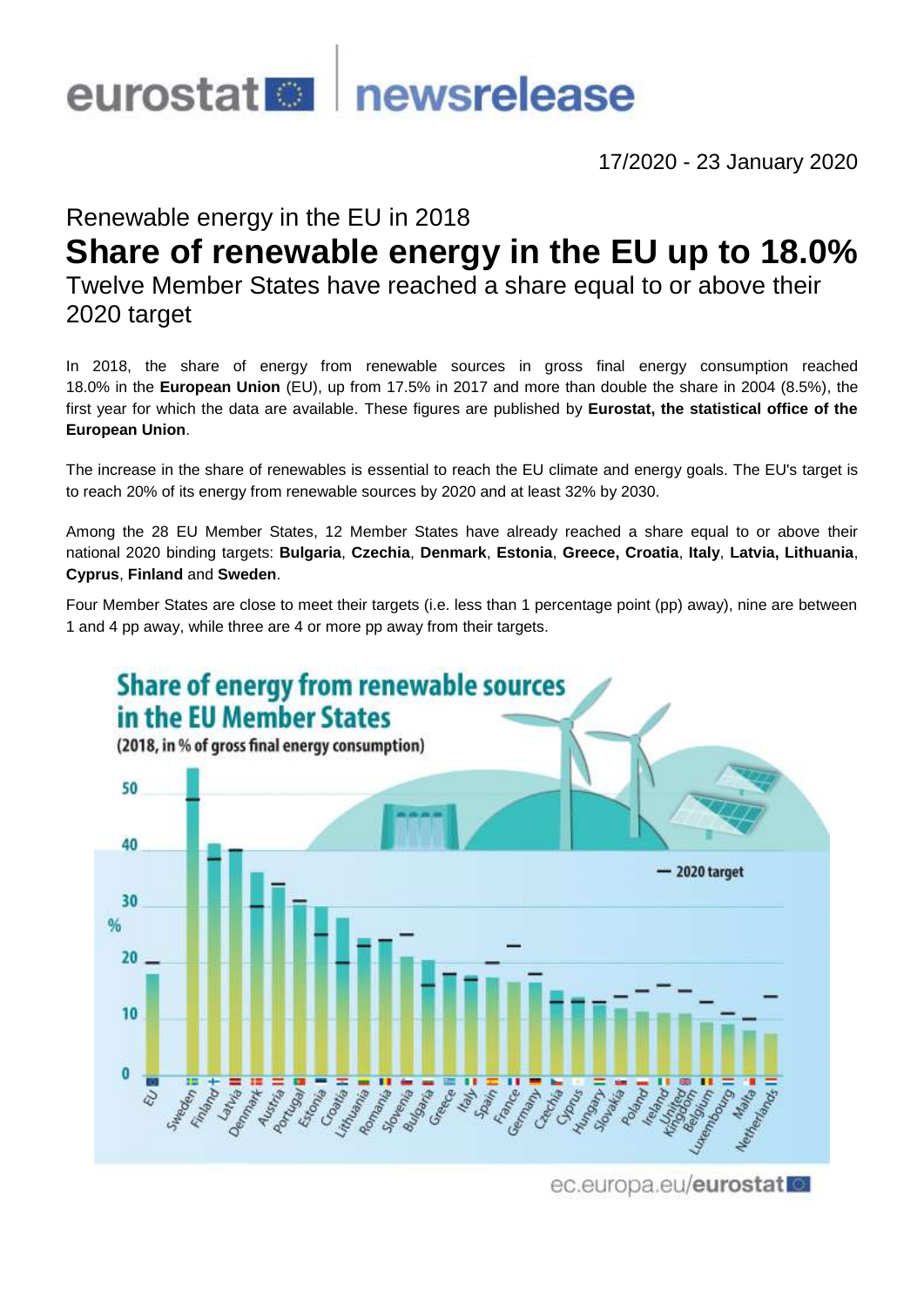## **Sweden had by far the highest share, lowest share in the Netherlands**

In 2018, the share of renewable sources in gross final energy consumption increased in 21 of the 28 Member States compared with 2017, while remaining stable in one Member State and decreasing in six. Since 2004, it has significantly grown in all Member States.

**Sweden** had by far the highest share in 2018 with more than half (54.6%) of its energy coming from renewable sources, ahead of **Finland** (41.2%), **Latvia** (40.3%), **Denmark** (36.1%) and **Austria** (33.4%).

At the opposite end of the scale, the lowest proportion of renewables was registered in the **Netherlands** (7.4%). Low shares, less than ten percent, were also recorded in **Malta** (8.0%), **Luxembourg** (9.1%) and **Belgium** (9.4%)**.**

### **The Netherlands and France: furthest away from their goals**

Each EU Member State has its own Europe 2020 target. The national targets take into account the Member States' different starting points, renewable energy potential and economic performance.

**Romania** is 0.1 percentage point (pp) away from its national 2020 objective. **Hungary, Austria** and **Portugal** are less than 1 pp away and **Germany**, **Luxembourg** and **Malta** around 2 pp away from their 2020 targets.

At the opposite end of the scale, the **Netherlands** (6.6 pp), **France** (6.4 pp), **Ireland** (4.9 pp), the **United Kingdom** (4.0 pp) and **Slovenia** (3.9 pp) are the furthest away from their targets.

#### **Geographical information**

The **European Union** (EU) includes Belgium, Bulgaria, Czechia, Denmark, Germany, Estonia, Ireland, Greece, Spain, France, Croatia, Italy, Cyprus, Latvia, Lithuania, Luxembourg, Hungary, Malta, the Netherlands, Austria, Poland, Portugal, Romania, Slovenia, Slovakia, Finland, Sweden and the United Kingdom.

In this News Release, data are also available for Norway, Montenegro, North Macedonia, Albania, Serbia, Turkey and Kosovo (under United Nations Security Council Resolution 1244/99).

#### **Methods and definitions**

**Renewable energy sources** cover solar thermal and photovoltaic energy, hydro (including tide, wave and ocean energy), wind, geothermal energy and all forms of biomass (including biological waste and liquid biofuels). The contribution of renewable energy from heat pumps is also covered for the Member States for which this information was reported. The renewable energy delivered to final consumers (industry, transport, households, services including public services, agriculture, forestry and fisheries) is the numerator of this indicator. The denominator, the gross final energy consumption of all energy sources, covers total energy delivered for energy purposes to final consumers as well as the transmission and distribution losses for electricity and heat. It should be noted that exports/imports of electricity are not considered as renewable energy. However, statistical transfers and other flexibility measures reported to Eurostat and complying with the requirements of Articles 6-11 of Directive 2009/28/EC on the promotion of the use of energy from renewable sources are also considered in the presented data. Currently only Sweden with Norway, Luxembourg with Estonia and Luxembourg with Lithuania are using these flexibility measures.

The national shares of energy from renewable sources in gross final energy consumption are calculated according to specific calculation provisions of Directive 2009/28/EC on the promotion of the use of energy from renewable sources and Commission Decision 2013/114/EU establishing the guidelines for Member States on calculating renewable energy from heat pumps from different heat pump technologies. Electricity production from hydro power and wind power is accounted according to normalisation rules of Annex II of Directive 2009/28/EC. For data as of 2011, only biofuels and bioliquids declared by countries as compliant with criteria of sustainability as defined in Articles 17 and 18 of Directive 2009/28/EC are accounted towards the share of energy from renewable sources. Adjustments of energy consumption in aviation are applied for all countries according to Article 5(6). More details on the calculation methodology applied by Eurostat can be found in the **SHARES** tool manual.

#### **For more information**

Eurosta[t website section](https://ec.europa.eu/eurostat/web/energy/overview) on energy statistics.

Eurostat [database](https://ec.europa.eu/eurostat/web/energy/data/database) on energy.

Eurostat "SHARES 2018 results" and information on the indicative trajectories are available in [SHARES dedicated section.](https://ec.europa.eu/eurostat/web/energy/data/shares) Eurosta[t Statistics Explained article](https://ec.europa.eu/eurostat/statistics-explained/index.php/Renewable_energy_statistics) on renewable energy statistics.

European Commission [website section](https://ec.europa.eu/energy/en/topics/renewable-energy) dedicated to renewable energy.

#### **Eurostat Press Office**

Ana-Maria MAROLA Tel: +352-4301-33 444 [eurostat-pressoffice@ec.europa.eu](mailto:eurostat-pressoffice@ec.europa.eu) **Production of data and methodology** Fernando DIAZ ALONSO Tel: +352-4301-30 275 [fernando.diaz-alonso@ec.europa.eu](mailto:fernando.diaz-alonso@ec.europa.eu)

**Media requests**: [eurostat-mediasupport@ec.europa.eu](mailto:eurostat-media-support@ec.europa.eu) / Tel: 00352-4301-33 408